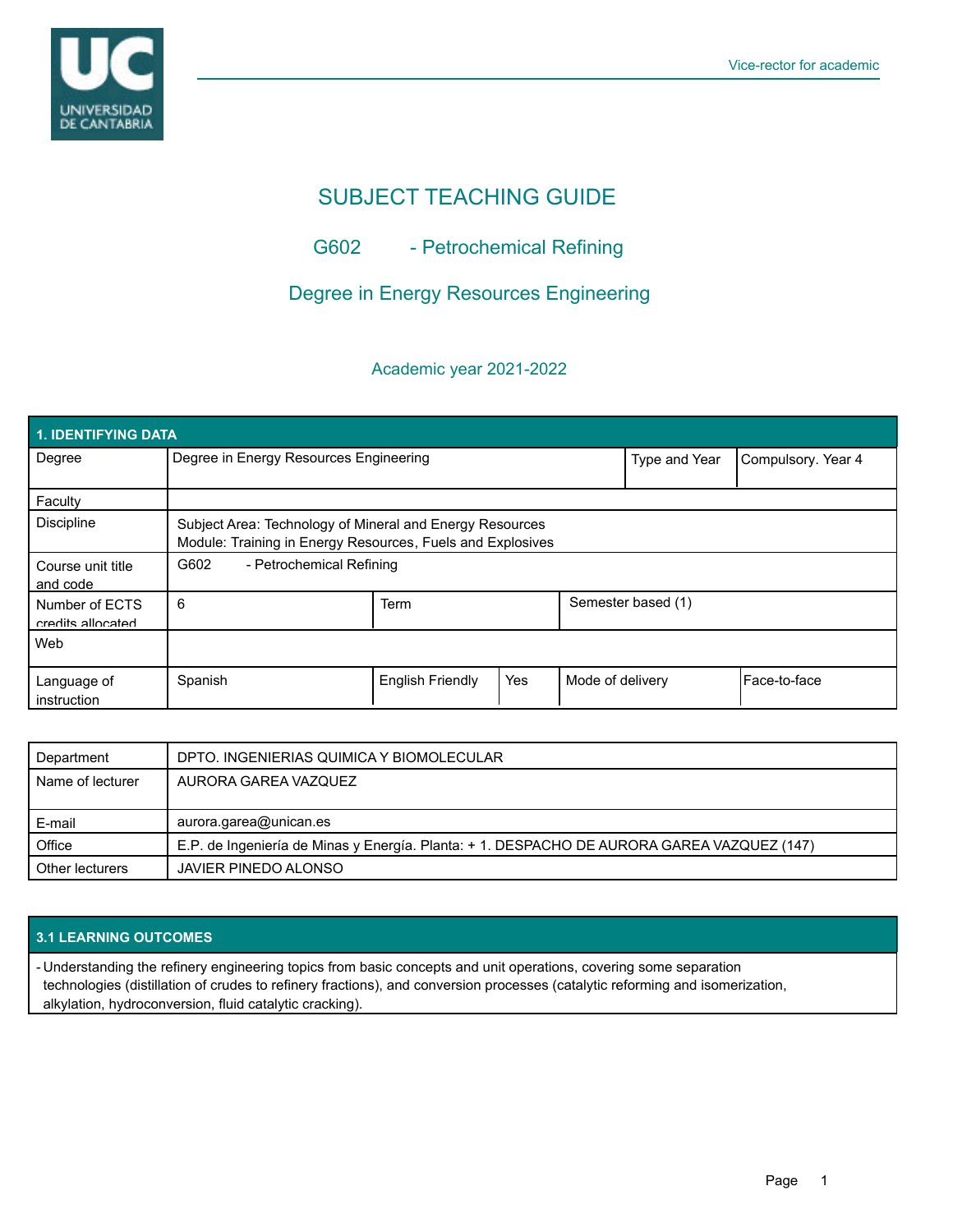

#### **4. OBJECTIVES**

The objectives of the subject are:

(2) learning the inlet and outlet streams in a refinery scheme, the characterization of the crude oils, and the main refined products;

(1) learning the processes operated in the petroleum refining: separation technologies (distillation of crudes to refinery fractions), and conversion processes (catalytic reforming and isomerization, alkylation, hydroconversion, fluid catalytic cracking);

(3) environment aspects to be considered in the petroleum refining.

| 6. COURSE ORGANIZATION |                                                                                                                                                                                                                                                                   |  |  |  |
|------------------------|-------------------------------------------------------------------------------------------------------------------------------------------------------------------------------------------------------------------------------------------------------------------|--|--|--|
| <b>CONTENTS</b>        |                                                                                                                                                                                                                                                                   |  |  |  |
|                        | Part I. Chemical processes and unit operations.<br>Some applications of unit operations. Distillation.<br>Mass and enthalpy balances.                                                                                                                             |  |  |  |
| 2                      | Part II. Petroleum refining and petrochemical plants.<br>Introduction. Initial processing in petroleum refining.<br>Petroleum refinery: operation units and catalytic processes.<br>Chemical reactors. Petrochemical plants.<br>Environmental and safety aspects. |  |  |  |
| l3                     | Part III. Carbochemistry.<br>Introduction. Processes of coal conversion.<br>Chemical reactors.<br>Environmental and safety aspects.                                                                                                                               |  |  |  |

| <b>7. ASSESSMENT METHODS AND CRITERIA</b>                                                                                                                                                                   |              |                |            |       |  |  |  |  |
|-------------------------------------------------------------------------------------------------------------------------------------------------------------------------------------------------------------|--------------|----------------|------------|-------|--|--|--|--|
| <b>Description</b>                                                                                                                                                                                          | <b>Type</b>  | Final Eval.    | Reassessn  | $\%$  |  |  |  |  |
| Written reports of individual and group activities<br>Mínimum mark: 5,00 (scale 0-10)<br>Date: two weeks after each activity is completed<br>Contribution to the overall grading mark: 40%.                 | Work         | N <sub>o</sub> | Yes        | 40,00 |  |  |  |  |
| Written exam of the subject<br>Mínimum mark: 5,00 (scale 0-10)<br>Date: in dates fixed by the School for the ordinary<br>and extraordinary evaluation calls.<br>Contribution to overall grading mark: 60 %. | Written exam | Yes            | <b>Yes</b> | 60,00 |  |  |  |  |
| <b>TOTAL</b><br>100,00                                                                                                                                                                                      |              |                |            |       |  |  |  |  |
| Ohnoruotiono                                                                                                                                                                                                |              |                |            |       |  |  |  |  |

Observations

The recovery will take place in the special period dedicated to the effect (extraordinary call) and in the same form of the tests of the ordinary evaluation. Those students who have not passed the part of Work activities , will be able to return the corrected reports before the date of the extraordinary examination call in order to be evaluated again.

Observations for part-time students

The evaluation of the subject can be adapted to the partial time students upon request.